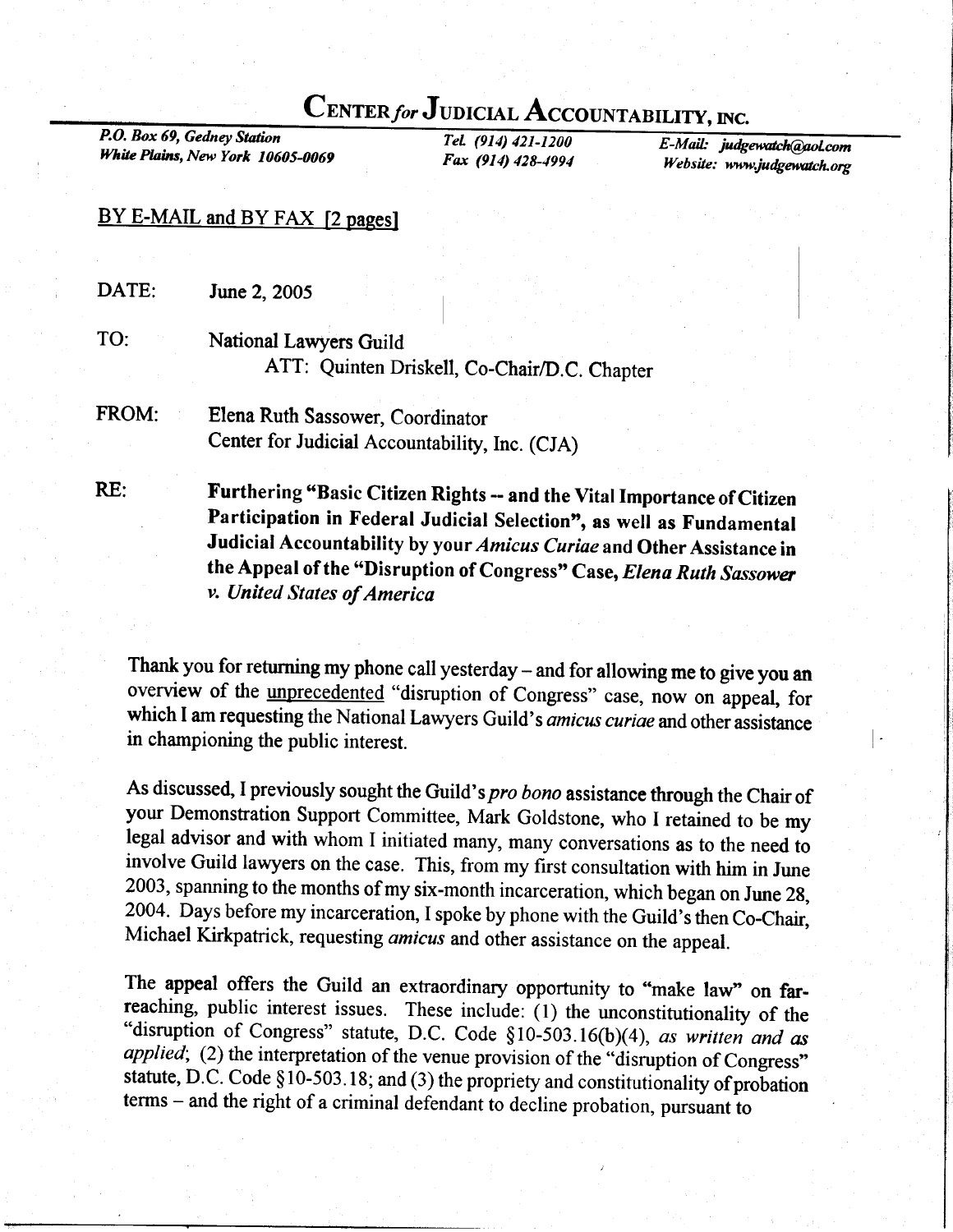## National Lawyers Guild Page Two June 2, 2005

D.C. Code §16-760, without having an already-announced jail sentence doubled in retaliation. These three issues are independent of – yet also subsumed by – the overarching threshold issue of my entitlement to the trial ju the U.S. Constitution and my Sixth Amendment confrontation rights in quashing my subpoena for the testimony of the five U.S. Senators involved in the case – including the purported "complainant" on the "disruption of Congress" charge.

I have laid out the foregoing in a proposed "Issues Presented for Review" and a draft "Statement of the Case/Facts" and "Argument" – which I am e-mailing to you, along<br>with tables of contents. In the event your internet server cannot accommodate the<br>transmittal of these lengthy drafts, they are also access

Pursuant to Rule 29 of the D.C. Court of Appeals, the due date for filing an *amicus* brief is one week after the filing of my appellate brief, to wit, Tuesday, July 5, 2005. I expect the U.S. Attorney would consent to such filing, thereby obviating the need for a motion.

Should the Guild be unable or unwilling to file an *amicus* brief in support of any of my appellate issues, I request its legal assistance in crafting my appellate brief – and its recommendations of other organizations, pr

I would be pleased to speak with you further about the foregoing and to answer any questions you may have.

Please let me hear from you as soon as possible. Thank you.

Elena Ran

Michael Kirkpatrick, past Co-Chair/D.C. Chapter cc: Mark Goldstone, Chair/Demonstration Support Committee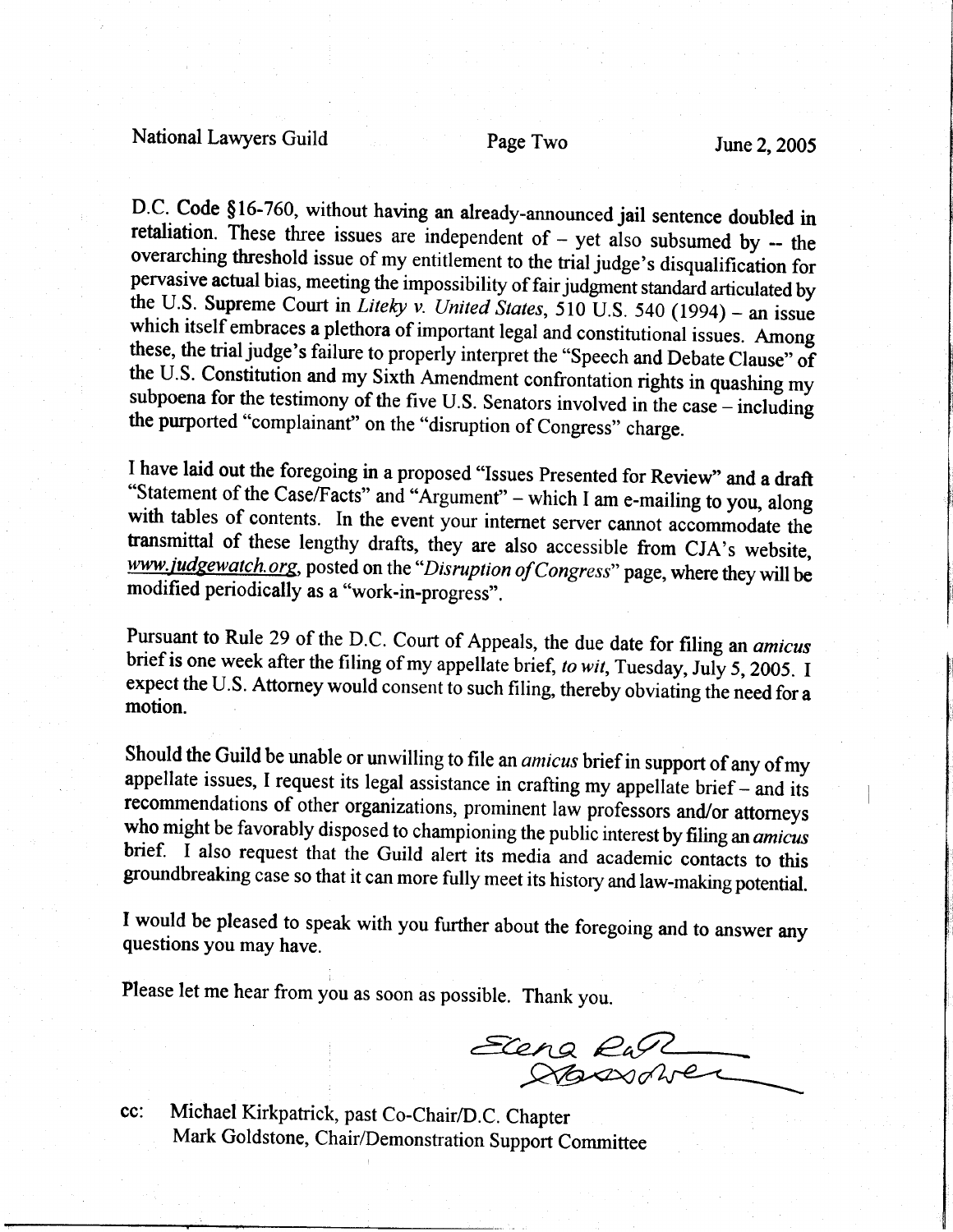TRANSMISSION VERIFICATION REPORT

Natinal<br>Causer Dirid<br>Quiden Drisbell

TIME : 06/03/2005 12:11 NAME : CJA FAX<sup>6</sup>: 9144284994 TEL : 9144211200

| DATE, TIME      |  | 06/03 12:09 |  |  |  |
|-----------------|--|-------------|--|--|--|
| FAX NO. /NAME   |  | 12025753666 |  |  |  |
| <b>DURATION</b> |  | 00:01:50    |  |  |  |
| PAGE(S)         |  | 03          |  |  |  |
| <b>RESULT</b>   |  | ОK          |  |  |  |
| MODE.           |  | STANDARD    |  |  |  |
|                 |  | ECM         |  |  |  |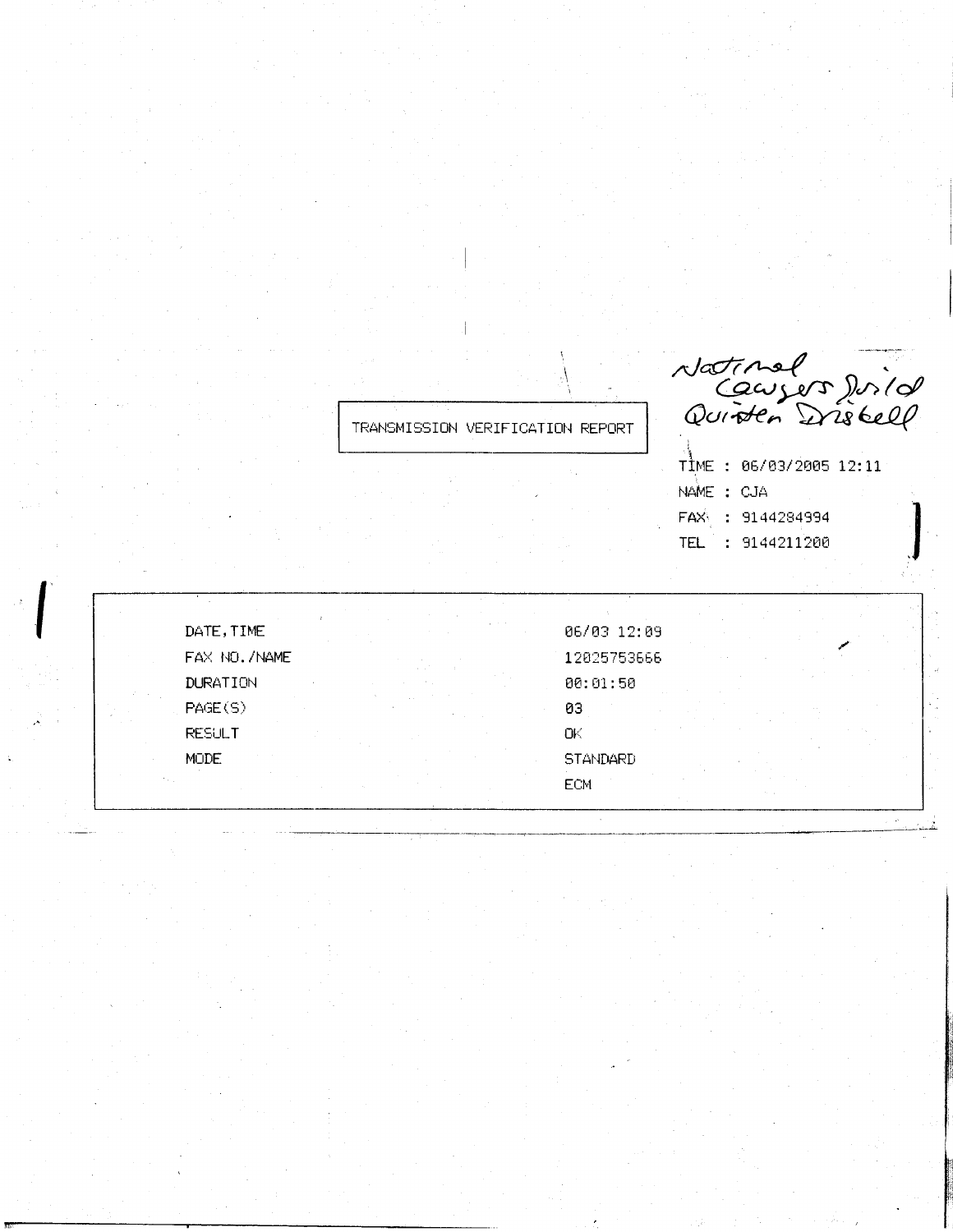## Subject: Championing the Public Interest: Amicus & Other Assistance in<br>"Disruption of Congreee" Case "Disruption of Congress" Case

Date: 6/2/2005, 3:51 PM

From: Elena Ruth Sassower <judgewatchers@aol.com><br>To: gdriskell@earthlink.net

cc: mkirkpatrick@citizen.org, mglaw@comcast. net

Organization: Center for Judicial Accountability, Inc.

Attached is my memo of today's date. The e-mail attachments will be separately transmitted -- and are, additionally, posted on CJA's website, http://www.judgewatch.org [See "Disruption of Congress" page].

Thank you.

圈6-2-05-NationalLawyersGuild.doc (47KB)

Elena Sassower, Coordinator Center for Judicial Accountability, lnc. (CJA)

Tel: 914-421-1200 Fax: 914-428-4994